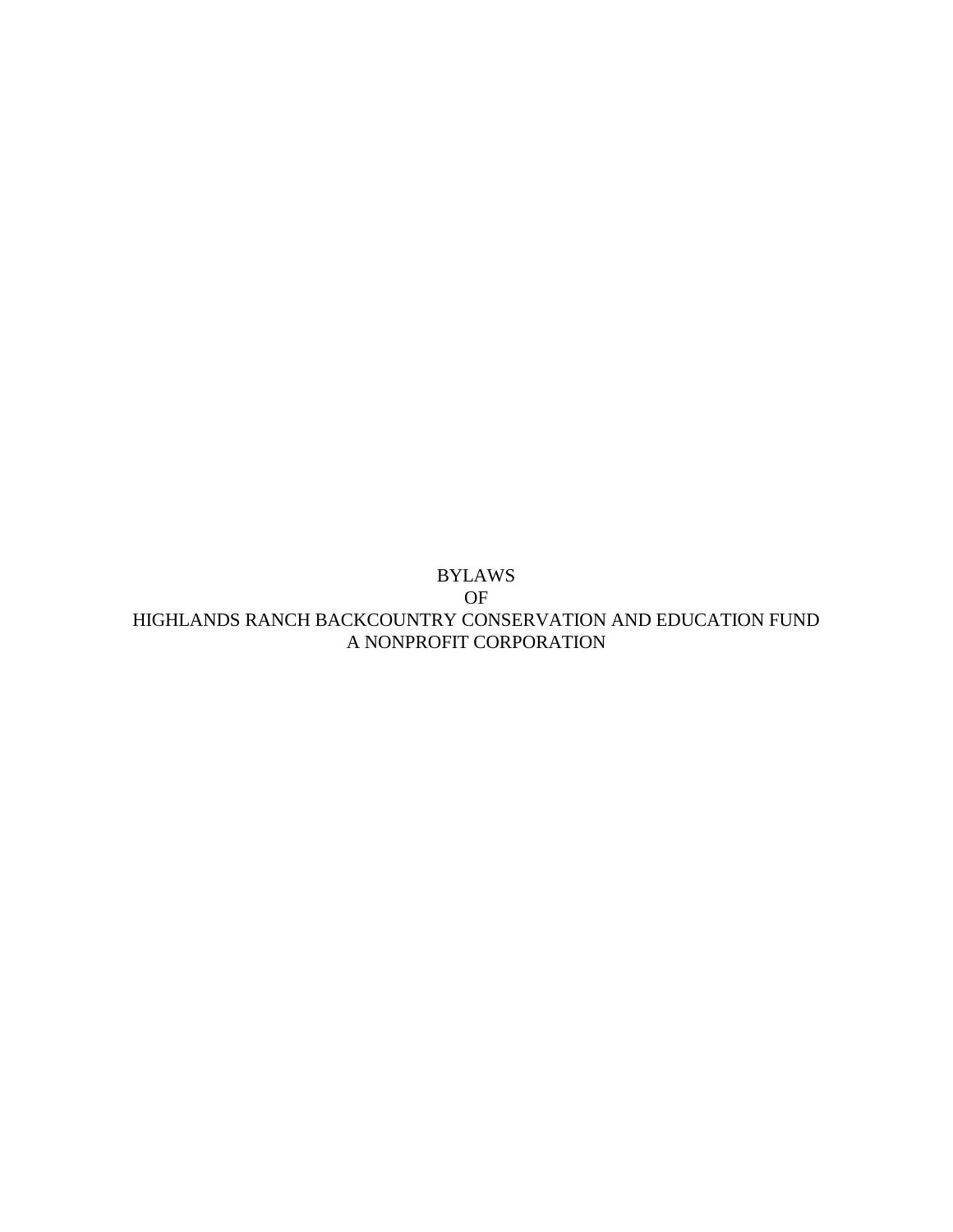# INDEX TO BYLAWS

#### OF

# HIGHLANDS RANCH BACKCOUNTRY CONSERVATION AND EDUCATION FUND A NONPROFIT CORPORATION

| <b>ARTICLE I OFFICES</b>                                    | 1              |
|-------------------------------------------------------------|----------------|
| Section 1.1 PRINCIPAL OFFICE                                | $\mathbf{1}$   |
| Section 1.2 REGISTERED OFFICE                               | $\mathbf 1$    |
| <b>ARTICLE II MEMBERS</b>                                   | $\mathbf{1}$   |
| Section 2.1 CLASSES OF MEMBERS                              | $\mathbf{1}$   |
| Section 2.2 RIGHTS OF MEMBERS                               | $\mathbf{1}$   |
| ARTICLE III PURPOSES AND POWERS                             | $\mathbf{1}$   |
| Section 3.1 PURPOSES AND POWERS                             | $\mathbf{1}$   |
| ARTICLE IV BOARD OF DIRECTORS                               | $\overline{a}$ |
| Section 4.1 GENERAL POWERS                                  | $\overline{a}$ |
| Section 4.2 PERFORMANCE OF DUTIES                           | $\overline{a}$ |
| Section 4.3 NUMBER, TENURE AND QUALIFICATIONS               | $\overline{3}$ |
| Section 4.4 REGULAR MEETINGS                                | $\overline{3}$ |
| Section 4.5 SPECIAL MEETINGS                                | $\overline{3}$ |
| Section 4.6 NOTICE                                          | $\overline{3}$ |
| Section 4.7 QUORUM                                          | $\overline{4}$ |
| Section 4.8 MANNER OF ACTING                                | $\overline{4}$ |
| Section 4.9 INFORMAL ACTION BY DIRECTORS                    | $\overline{4}$ |
| Section 4.10 PARTICIPATION BY TELEPHONE OR ELECTRONIC MEANS | 5              |
| Section 4.11 VACANCIES                                      | 5              |
| Section 4.12 RESIGNATION                                    | 5              |
| Section 4.13 REMOVAL                                        | 5              |
| Section 4.14 COMMITTEES                                     | 5              |
| Section 4.15 COMPENSATION                                   | 5              |
| Section 4.16 PRESUMPTION OF ASSENT                          | $\overline{6}$ |
| <b>ARTICLE V OFFICERS</b>                                   | $\epsilon$     |
| Section 5.1 NUMBER                                          | $\overline{6}$ |
| Section 5.2 ELECTION AND TERM OF OFFICE                     | $\overline{6}$ |
| Section 5.3 RESIGNATION                                     | $\overline{6}$ |
| Section 5.4 REMOVAL                                         | 6              |
| Section 5.5 VACANCIES                                       | 6              |
| Section 5.6 PRESIDENT                                       | 7              |
| Section 5.7 VICE PRESIDENT                                  | 7              |
| Section 5.8 SECRETARY                                       | 7              |
| Section 5.9 TREASURER                                       | 7              |
| Section 5.10 ASSISTANT SECRETARIES AND ASSISTANT TREASURERS | 7              |
|                                                             |                |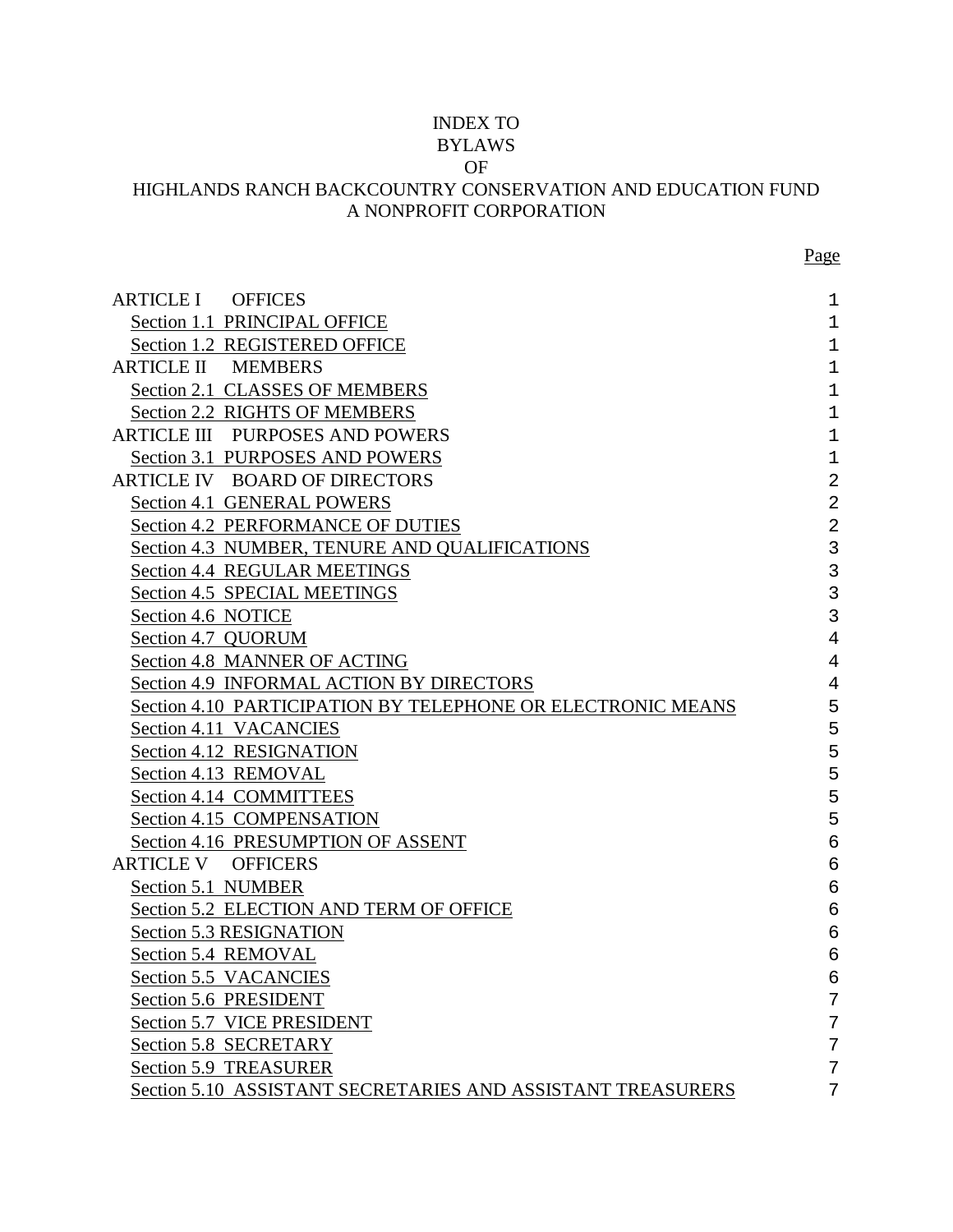| Section 5.11 BONDS                                                   | 7  |
|----------------------------------------------------------------------|----|
| Section 5.12 LOANS TO OFFICERS                                       | 8  |
| ARTICLE VI CONTRACTS, LOANS, CHECKS AND DEPOSITS                     | 8  |
| Section 6.1 CONTRACTS                                                | 8  |
| Section 6.2 LOANS                                                    | 8  |
| Section 6.3 CHECKS, DRAFTS, ETC.                                     | 8  |
| Section 6.4 DEPOSITS                                                 | 8  |
| Section 6.5 GIFTS                                                    | 8  |
| ARTICLE VII BOOKS AND RECORDS                                        | 8  |
| ARTICLE VIII FISCAL YEAR                                             | 8  |
| <b>ARTICLE IX</b><br><b>WAIVER OF NOTICE</b>                         | 9  |
| <b>ARTICLE X</b><br><b>AMENDMENTS</b>                                | 9  |
| <b>INDEMNIFICATION</b><br><b>ARTICLE XI</b>                          | 9  |
| <b>DEFINITIONS</b><br>Section 11.1                                   | 9  |
| Section 11.2 INDEMNIFICATION FOR LIABILITY                           | 10 |
| Section 11.3<br><b>MANDATORY INDEMNIFICATION</b>                     | 11 |
| Section 11.4<br>LIMITATION ON INDEMNIFICATION                        | 12 |
| Section 11.5<br>ADVANCE PAYMENT OF EXPENSES                          | 12 |
| Section 11.6<br>REIMBURSEMENT OF WITNESS EXPENSES                    | 13 |
| Section 11.7<br><b>INSURANCE FOR INDEMNIFICATION</b>                 | 13 |
| Section 11.8<br>NOTICE OF INDEMNIFICATION                            | 13 |
| INDEMNIFICATION OF OFFICERS, EMPLOYEES AND AGENTS OF<br>Section 11.9 |    |
| THE CORPORATION                                                      | 14 |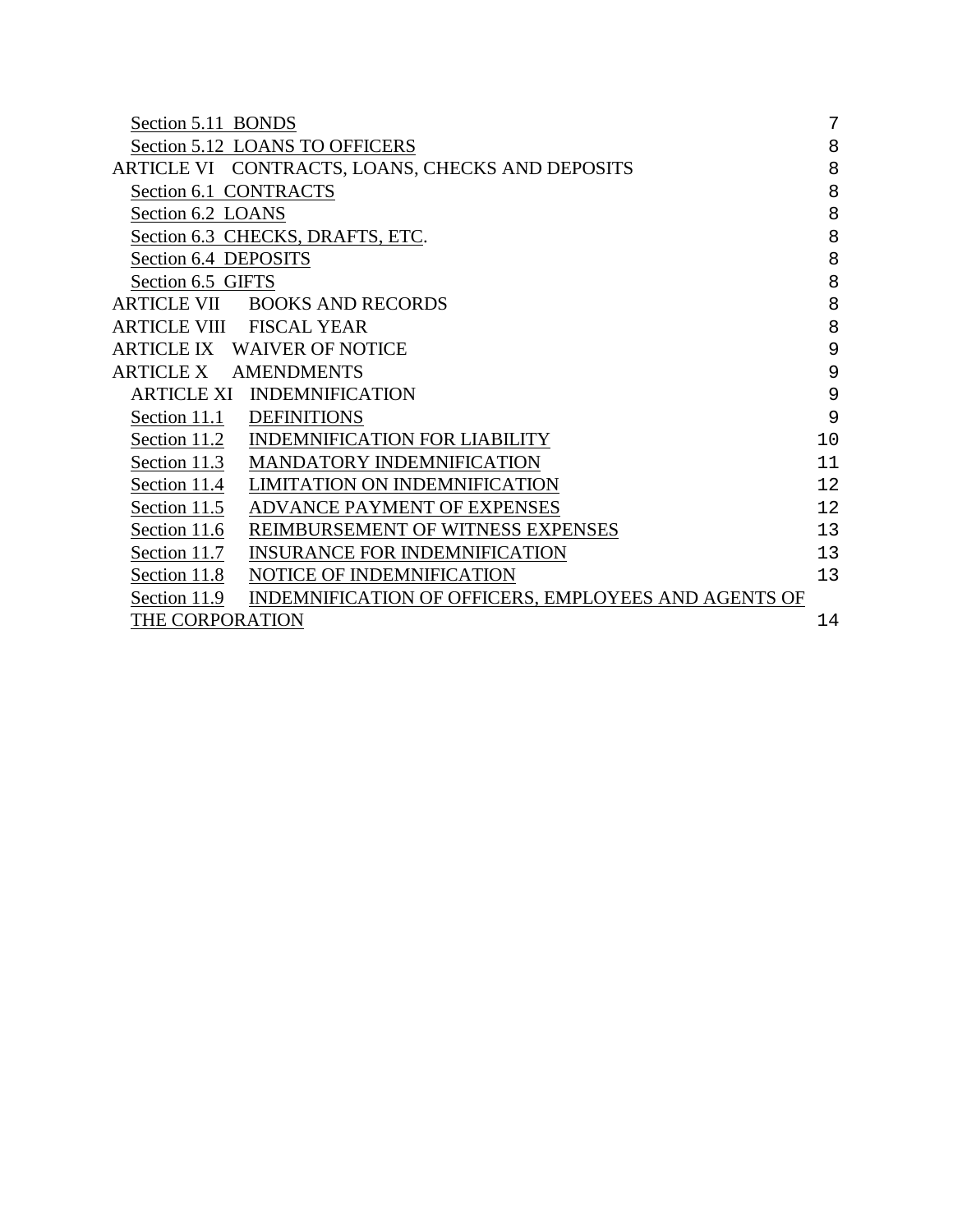### BYLAWS OF HIGHLANDS RANCH BACKCOUNTRY CONSERVATION AND EDUCATION FUND A NONPROFIT CORPORATION

#### ARTICLE I

#### **OFFICES**

Section 1.1 PRINCIPAL OFFICE. The principal office of the corporation in the State of Colorado shall be located at 9568 S. University Blvd, Highlands Ranch, Colorado 80126, County of Douglas. The corporation may have such other offices, either within or outside of the State of Colorado as the Board of Directors may designate, or as the business of the corporation may require from time to time.

Section 1.2 REGISTERED OFFICE. The registered office of the corporation, required by the Colorado Revised Nonprofit Corporation Act, to be maintained in the State of Colorado, may be, but need not be, identical with the principal office in the State of Colorado, and the address of the registered office may be changed from time to time by the Board of Directors.

#### ARTICLE II

#### **MEMBERS**

Section 2.1 MEMBERS. The corporation may have members as determined by the Board of Directors.

Section 2.2 RIGHTS OF MEMBERS The admission and criteria of memebership shall be determined by an amendment to the Bylaws or resolution of the Board of Directors.

#### ARTICLE III

#### PURPOSES AND POWERS

Section 3.1 PURPOSES AND POWERS. The corporation is organized for the purpose of the following:

a. Enhance the backcountry within the Highlands Ranch Community in order to conserve and restore wildlife habitat;

b. To provide experiences and opportunities for all ages in nature, science, and outdoor recreation and education in order to promote and improve environmental literacy among students and the public, enabling more informed decisions to protect and restore the environment;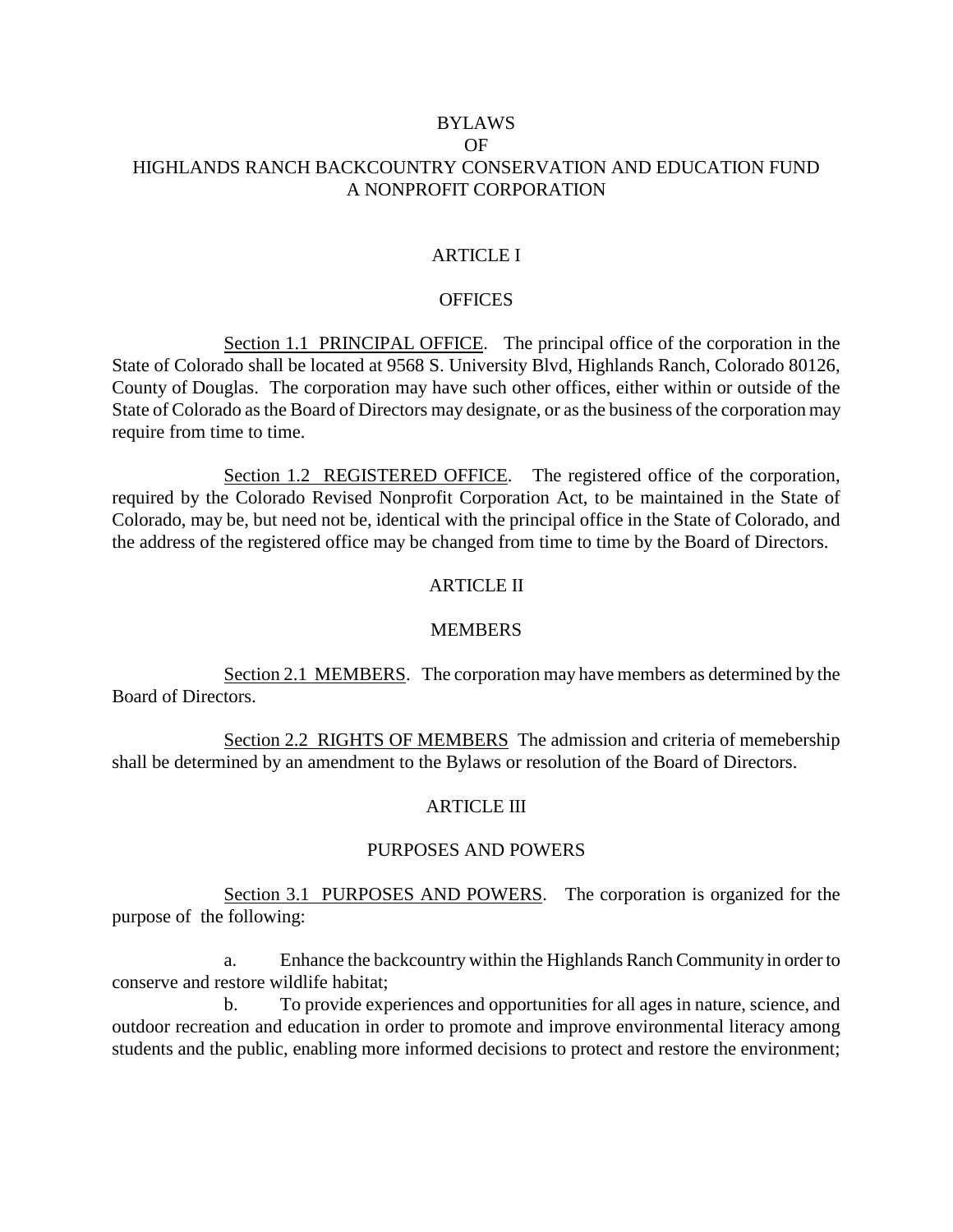c. To provide amenities to facilitate and increase experiences and opportunities for aforementioned purposes;

d. Receive contributions from individuals, corporations and other institutions who wish to support the purposes of the corporation.

## ARTICLE IV

## BOARD OF DIRECTORS

Section 4.1 GENERAL POWERS. The business and affairs of the corporation shall be managed by its Board of Directors. The Board of Directors is empowered to:

a. Determine the overall purposes, goals and direction of the Corporation;

b. Establish fiscal policy and budgets for, and authorize the expenditure of funds of the Corporation;

c. Hire, supervise, and terminate managers, bookkeepers, and all other employees, agents or independent contractors required to carry out the purposes of the Corporation, and to prescribe such powers, duties, and compensation for them as may be consistent with the Articles of Incorporation, these Bylaws and the Colorado Revised Nonprofit Corporation Act;

d. Authorize by general or specific resolution the entry into any and all contracts and instruments required to carry out the purposes of the Corporation.

e. All powers permitted under the Colorado Revised Nonprofit Corporation Act.

Section 4.2 PERFORMANCE OF DUTIES. A director of the corporation shall perform his duties as a director, including his duties as a member of any committee of the board upon which he may serve, in good faith, in a manner he reasonably believes to be in the best interests of the corporation, and with such judgment as an ordinarily prudent person in a like position would use under similar circumstances. In performing his duties, a director shall be entitled to rely on information, opinions, reports, or statements, including financial statements and other financial data, in each case prepared or presented by persons and groups listed in paragraphs (a), (b), and (c) of this Section 4.2; but he shall not be considered to be acting in good faith if he has knowledge concerning the matter in question that would cause such reliance to be unwarranted. A person who so performs his duties shall not have any liability by reason of being or having been a director of the corporation.

Those persons and groups on whose information, opinions, reports, and statements a director is entitled to rely upon are:

a. One or more officers or employees of the corporation whom the director reasonably believes to be reliable and competent in the matters presented;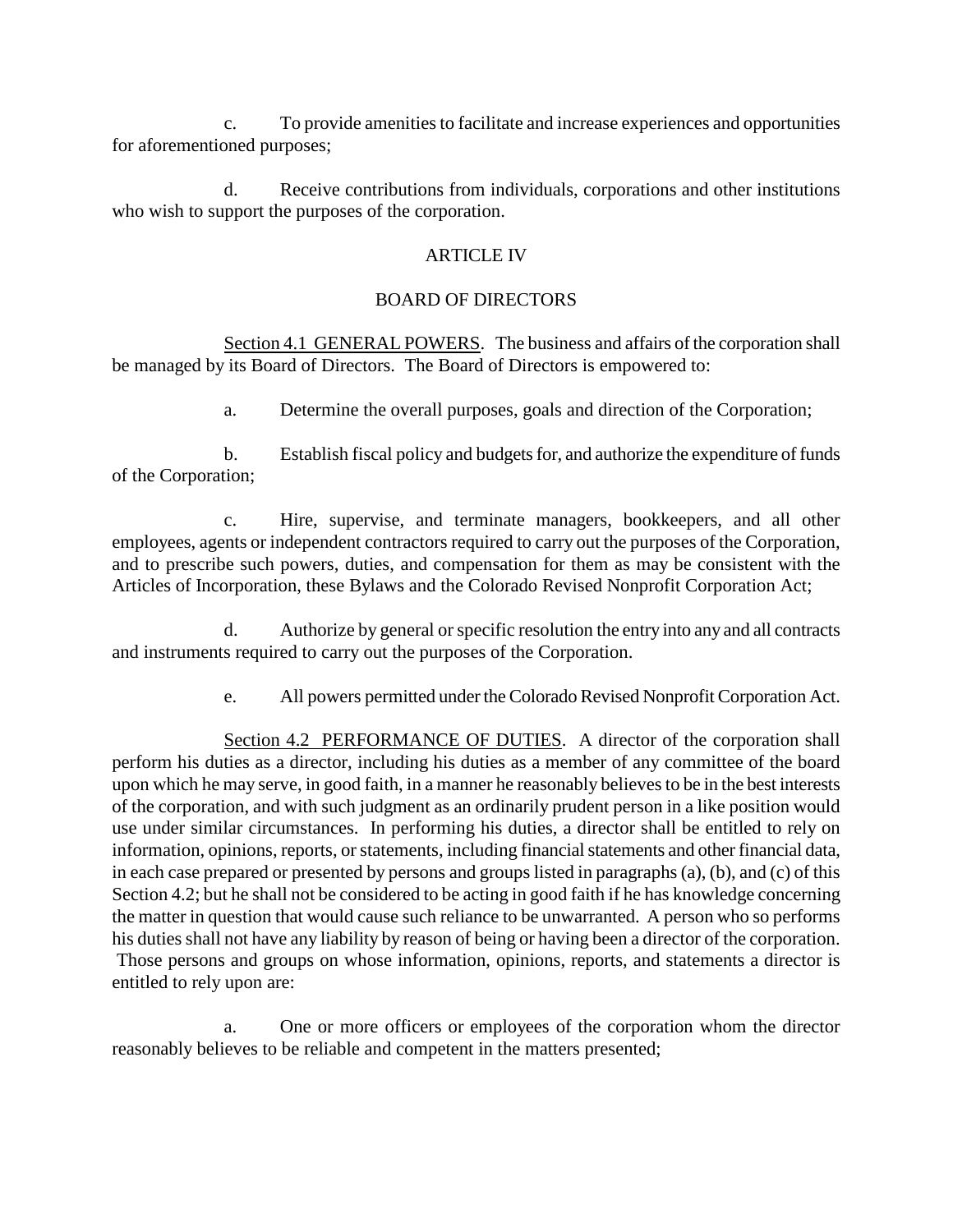b. Counsel, public accountants, or other persons as to matters which the director reasonably believes to be within such persons' professional or expert competence; or

c. A committee of the board upon which he does not serve, duly designated in accordance with the provision of the articles of incorporation or the bylaws, as to matters within its designated authority, which committee the director reasonably believes to merit confidence.

Section 4.3 NUMBER, TENURE AND QUALIFICATIONS. The number of directors of the corporation shall be five (5). Each director shall hold office until his successor has been elected and qualified. The five directors shall be the same persons serving as the Board of Directors of the Highlands Ranch Community Association, Inc. The five directors of the Board may appoint up to four additional directors who need not be the current directors of the Highlands Ranch Community Association, Inc. (the "non-HRCA directors") and shall have staggered two year terms except for the initial appointments which may be for one year terms in order to establish staggered terms.

Section 4.4 REGULAR MEETINGS. A regular meeting of the Board of Directors shall be held without other notice than this bylaw. The Board of Directors may provide, by resolution, the time and place, either within or outside the State of Colorado, for the holding of additional regular meetings without other notice than such resolution.

Section 4.5 SPECIAL MEETINGS. Special meetings of the Board of Directors may be called by or at the request of the President or any director. The person or persons authorized to call special meetings of the Board of Directors may fix any place, either within or outside the State of Colorado, as the place for holding any special meeting of the Board of Directors called by them. Any notice of a special meeting shall include the purpose for which the meeting has been called.

Section 4.6 NOTICE. Written notice of any meeting of directors shall be given at least seven (7) days prior thereto as follows:

By written notice delivered personally, by mail, by facsimile, or by electronic mail with receipt to each director at his or her business or home address.

> i. If mailed, such notice shall be deemed to be delivered when deposited in the United States mail, so addressed, with postage thereon prepaid. Any director may waive notice of any meeting.

> ii. If notice is given by facsimile, such notice shall be deemed to be delivered when the facsimile is received by the facsimile machince located at a director's residence or permanent place of business. Proof of delivery shall be a facsimile journal evidencing successful transmission of such residence or place of business.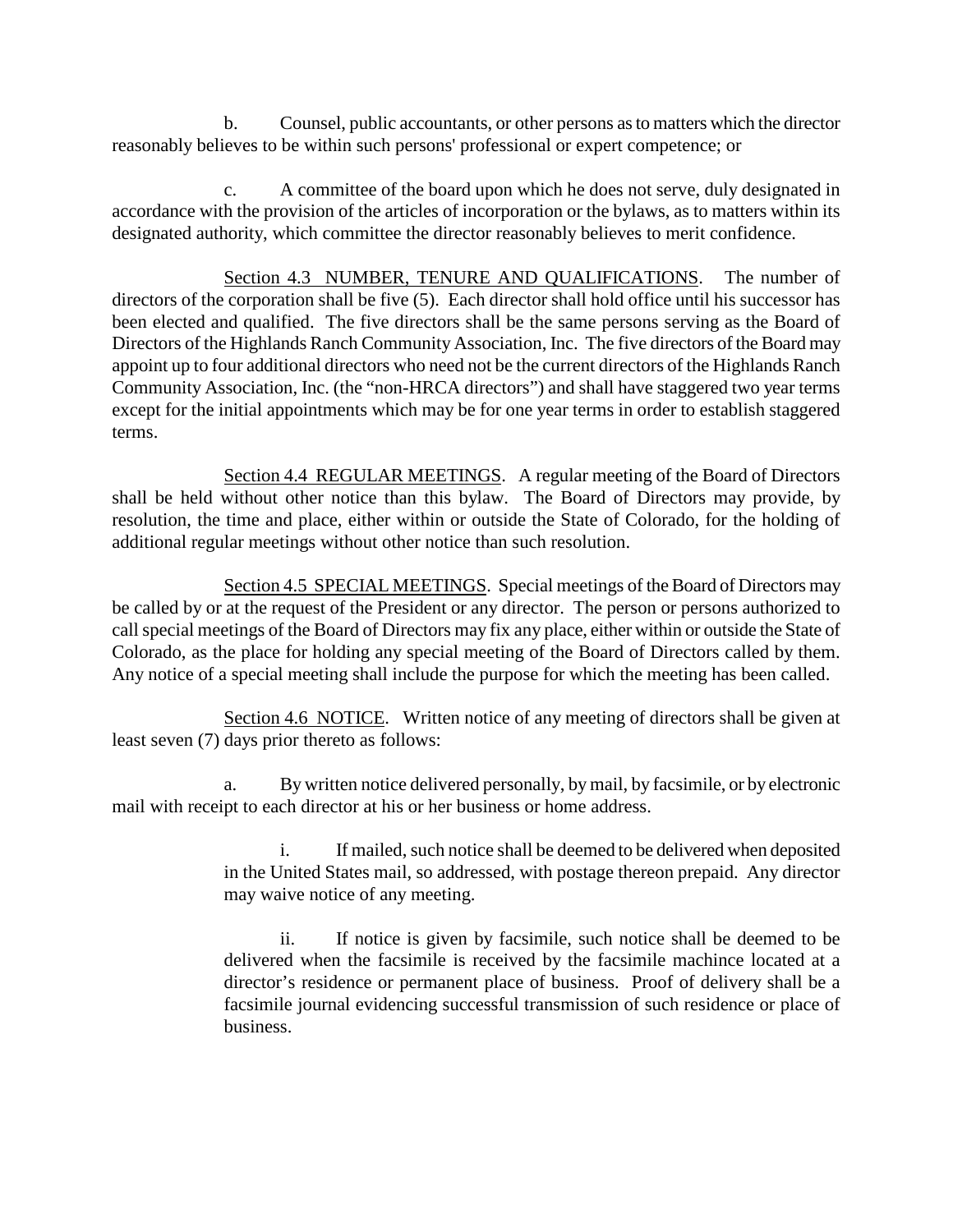iii. If notice is given by electronic mail, such notice shall be deemed to be delivered when the electronic mail is sent. Proof of delivery shall be an electronic mail journal evidencing delivery to the mailbox of the recipient.

 iv. The attendance of a director at any meeting shall constitute a waiver of notice of such meeting, except where a director attends a meeting for the express purpose of objecting to the transaction of any business because the meeting is not lawfully called or convened. Neither the business to be transacted at, nor the purpose of, any regular or special meeting of the Board of Directors need be specified in the notice or waiver of notice of such meeting, unless specifically required by law or these Bylaws.

Section 4.7 QUORUM. A majority of the number of directors in office at the time of any meeting shall constitute a quorum for the transaction of business at any meeting of the Board of Directors, but if less than such majority is present at a meeting, a majority of the directors present may adjourn the meeting from time to time without further notice.

Section 4.8 MANNER OF ACTING. Except as otherwise required by law or by the Articles of Incorporation, the act of the majority of the directors present at a meeting at which a quorum is present shall be the act of the Board of Directors.

Section 4.9 INFORMAL ACTION BY DIRECTORS. The directors shall have the right to take any action in the absence of a meeting, which they could otherwise have taken at a meeting, by:

(a) Obtaining the unanimous verbal vote of all directors which vote shall be noted in the minutes of the next meeting of the Board and ratified at that time; or

(b) Providing written notice to each director of a proposed action to be taken, which notice shall include the date and time by which the directors must respond to the proposed action ("Deadline") and shall state that failure to respond by the Deadline will have the same effect as abstaining in writing and failing to demand in writing that action be taken with a meeting. Upon receiving written notice of a proposed action, each director, by the Deadline, may: (i) vote in writing for such action; (ii) vote in writing against such action; (iii) abstain in writing from voting; (iv) fail to respond or vote; or (v) demand in writing that action be taken with a meeting.

> (1) In the event a sufficient number of affirmative votes for the proposed action, pursuant to these Bylaws, are cast in writing and not revoked by the Deadline, the Board may take such action unless one or more directors demands that the action be taken with a meeting. In the event action is taken pursuant to this provision, the action shall be noted in the minutes of the next meeting of the Board and ratified at that time.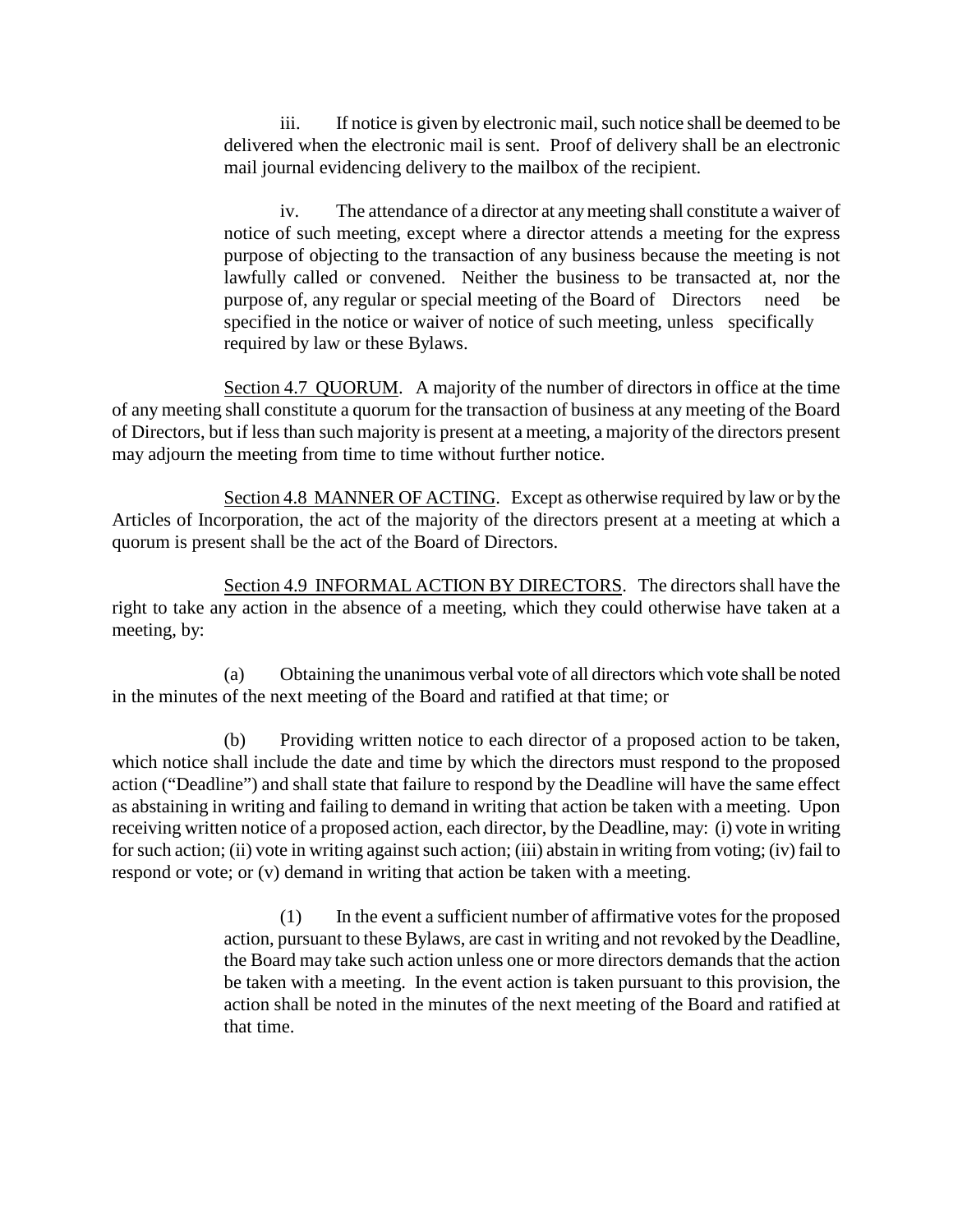(2) Any director who in writing has voted, abstained, or demanded action not be taken without a meeting pursuant to this Section may revoke such vote, abstention, or demand in writing by the Deadline. A director's right to demand that action be taken with a meeting shall be deemed to have been waived unless the corporation receives such demand from the director in writing by the Deadline.

(c) Any action taken under subsections (a) and  $(b)(1)$  above shall have the same effect as though taken at a meeting of the directors and shall be effective at the end of the time stated in the notice for such proposed action.

Section 4.10 PARTICIPATION BY TELEPHONE OR ELECTRONIC MEANS. Any director of the Board of Directors or any committee designated by such Board may participate in a meeting of the Board of Directors or committee by means of telephone conference or similar communications equipment by which all persons participating in the meeting can hear each other at the same time. Such participation shall constitute presence in person at the meeting.

Section 4.11 VACANCIES. Any vacancy occurring on the Board of Directors, whether by resignation, death, incapacity, removal, expiration of term or increase in the number of directors, may be filled by the affirmative vote of a majority of the remaining directors even though the directors present at that meeting may constitute less than a quorum. A director elected to fill a vacancy caused by resignation, death, incapacity or removal shall be elected for the unexpired term of his predecessor in office.

Section 4.12 RESIGNATION. Any director of the corporation may resign at any time by giving written notice to the President or the Secretary of the corporation. The resignation of any director shall take effect upon receipt of notice by the Corporation.

Section 4.13 REMOVAL. Any director or directors of the corporation may be removed at any time, with or without cause, by the delegates of the Highlands Ranch Community Association, Inc. following the procedures for removal of directors of the Highlands Ranch Community Association, Inc. The non-HRCA directors may also be removed with or without cause by the directors serving as the Board of Directors of the Highlands Ranch Community Association, Inc.

Section 4.14 COMMITTEES. By resolution adopted by a majority of the Board of Directors, the directors may designate one or more directors and/or members to constitute a committee, any of which shall have such authority as may be set by the Board of Directors in a charter for the committee.

Section 4.15 COMPENSATION. Directors as such shall not receive any compensation for their services, but by resolution of the Board of Directors a fixed sum and expenses of attendance at each meeting may be paid for attendance at each meeting of the Board of Directors; but nothing herein shall preclude any director from serving the corporation in any other capacity and receiving compensation therefor.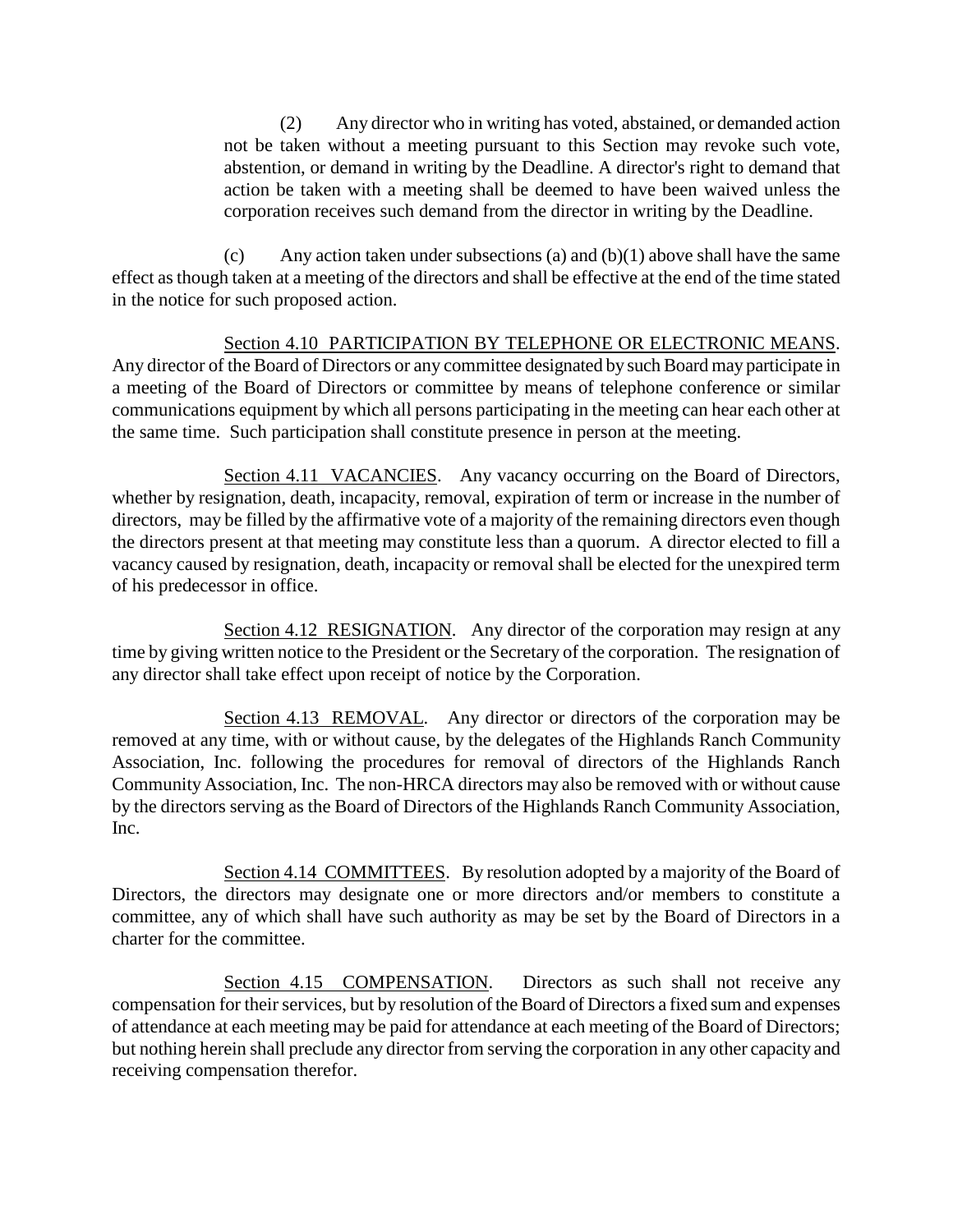Section 4.16 PRESUMPTION OF ASSENT. A director of the corporation who is present at a meeting of the Board of Directors at which action on any corporate matter is taken shall be presumed to have assented to the action taken unless his dissent shall be entered in the minutes of the meeting or unless he shall file his written dissent to such action with the person acting as the Secretary of the meeting before the adjournment thereof or shall forward such dissent by registered mail to the Secretary of the corporation immediately after the adjournment of the meeting. Such right to dissent shall not apply to a director who voted in favor of such action.

## ARTICLE V

## **OFFICERS**

Section 5.1 NUMBER. The officers of the corporation shall consist of a President, one or more Vice Presidents, a Secretary and a Treasurer, each of whom shall be elected by the Board of Directors. Officers othere than the President and Vice President need not be directors of the Corporation. Such other officers and assistant officers as may be deemed necessary may be elected or appointed by the Board of Directors. Any two or more offices may be held by the same person, except the offices of President and Secretary.

Section 5.2 ELECTION AND TERM OF OFFICE. The officers of the corporation to be elected by the Board of Directors shall be elected annually by the Board of Directors at the first meeting of the Board of Directors. If the election of officers shall not be held at such meeting, such election shall be held as soon thereafter as practicable. Each officer shall be elected for a term of one year and shall hold office until his successor has been duly elected and qualified or until his death, resignation or removal in the manner hereinafter provided. Any officer may be re-elected for successive terms.

Section 5.3 RESIGNATION. Any officer of the corporation may resign at any time by giving written notice to the President. The resignation shall take effect upon receipt of notice by the Corporation. The President may resign at any time by giving written notice to the other directors of the Board of Directors.

Section 5.4 REMOVAL. Any officer or agent may be removed by the Board of Directors whenever in its judgment the best interests of the corporation will be served thereby, but such removal shall be without prejudice to the contract rights, if any, of the person so removed. Election or appointment of an officer or agent shall not of itself create contract rights.

Section 5.5 VACANCIES. A vacancy in any office because of death, incapacitation, resignation, removal, disqualification or otherwise, may be filled by the Board of Directors at any regular or special meeting even though the directors present at that meeting may constitute less than a quorum.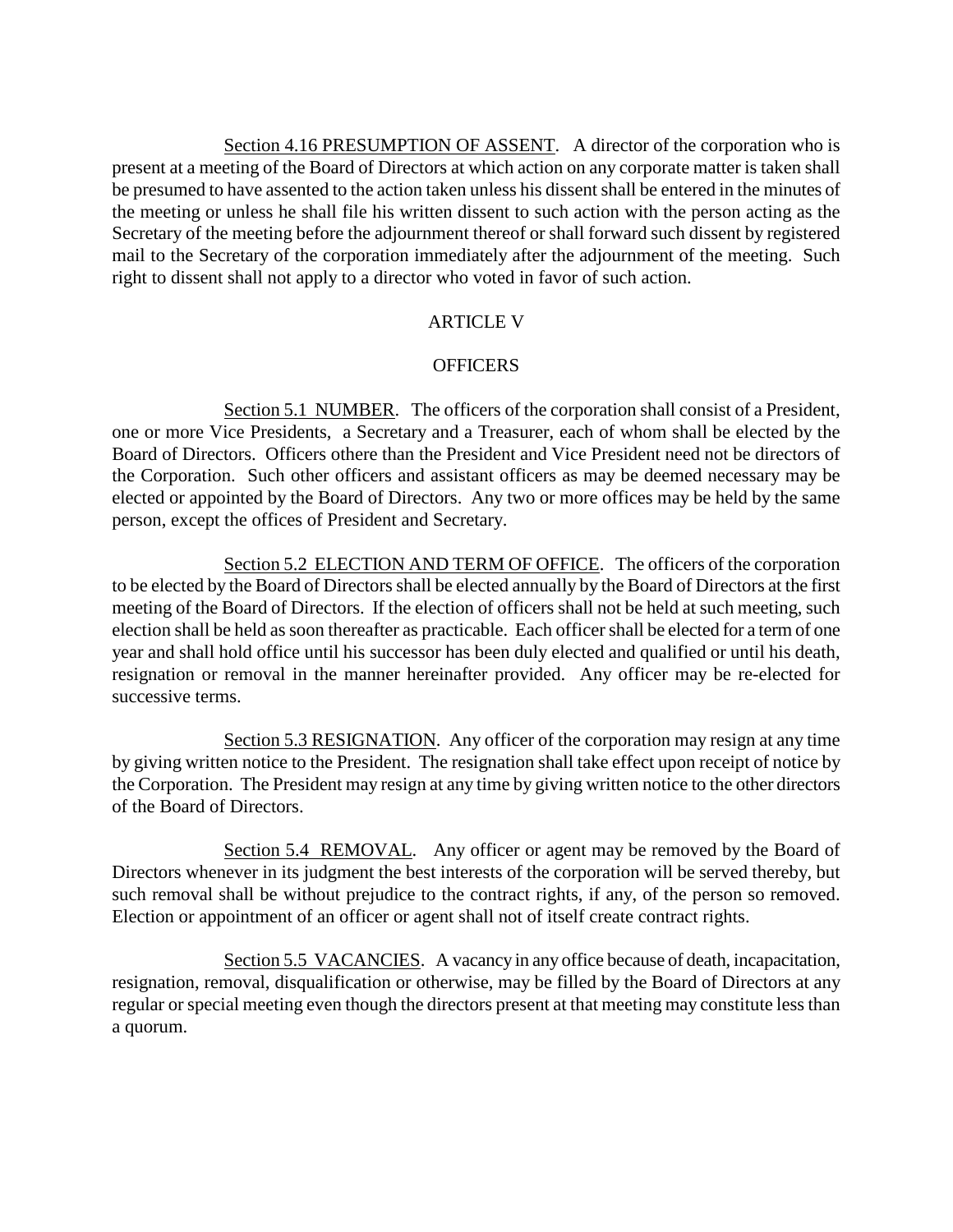Section 5.6 PRESIDENT. The President shall be the chief executive officer of the corporation and shall preside over meetings of the members and of the Board of Directors. He or she may sign, with the Secretary or any other proper officer, contracts or other instruments which the Board of Directors has authorized to be executed by general or specific resolution. The President shall hire and fire all employess and independent contractors of the Corporation. The President shall perform such other duties as may be prescribed by the board from time to time.

Section 5.7 VICE PRESIDENT. If elected or appointed by the Board of Directors, the Vice President (or in the event there be more than one vice president, the vice presidents in the order designated at the time of their election, or in the absence of any designation, then in the order of their election) shall, in the absence of the President or in the event of his death, inability or refusal to act, perform all duties of the President, and when so acting, shall have all the powers of and be subject to all the restrictions upon the President. Any Vice President shall perform such other duties as from time to time may be assigned to him by the President or by the Board of Directors.

Section 5.8 SECRETARY. The Secretary shall: (a) keep the minutes of the proceedings of the Board of Directors in one or more books provided for that purpose; (b) see that all notices are duly given in accordance with the provisions of these Bylaws or as required by law; (c) be custodian of the corporate records and of the seal of the corporation and see that the seal of the corporation is affixed to all documents the execution of which on behalf of the corporation under its seal is duly authorized; (d) sign such instruments as are required by law to be attested by the Secretary; (e) keep a register of the post office address of each member which shall be furnished to the Secretary by such member; and (f) in general perform all duties incident to the office of Secretary and such other duties as from time to time may be assigned to him by the President or by the Board of Directors.

Section 5.9 TREASURER. The Treasurer shall: (a) have charge and custody of and be responsible for all funds and securities of the corporation; (b) receive and give receipts for moneys due and payable to the corporation from any source whatsoever, and deposit all such moneys in the name of the corporation in such banks, trust companies or other depositories as shall be selected in accordance with the provisions of Article V of these Bylaws; (c) ensure that adequate financial reports and budgets are prepared for presentation at any meeting of the Board of Directors; and (d) in general perform all of the duties incident to the office of Treasurer and such other duties as from time to time may be assigned to him by the President or by the Board of Directors.

Section 5.10 ASSISTANT SECRETARIES AND ASSISTANT TREASURERS. The Assistant Secretaries and Assistant Treasurers, in general, shall perform such duties as shall be assigned to them by the Secretary or the Treasurer, respectively, or by the President or the Board of Directors.

Section 5.11 BONDS. If the Board of Directors by resolution may require any officer or agent of the corporation to provide a bond to the corporation in such amount and with such surety as the Board of Directors may deem sufficient, conditioned upon the faithful performance of their respective duties and offices.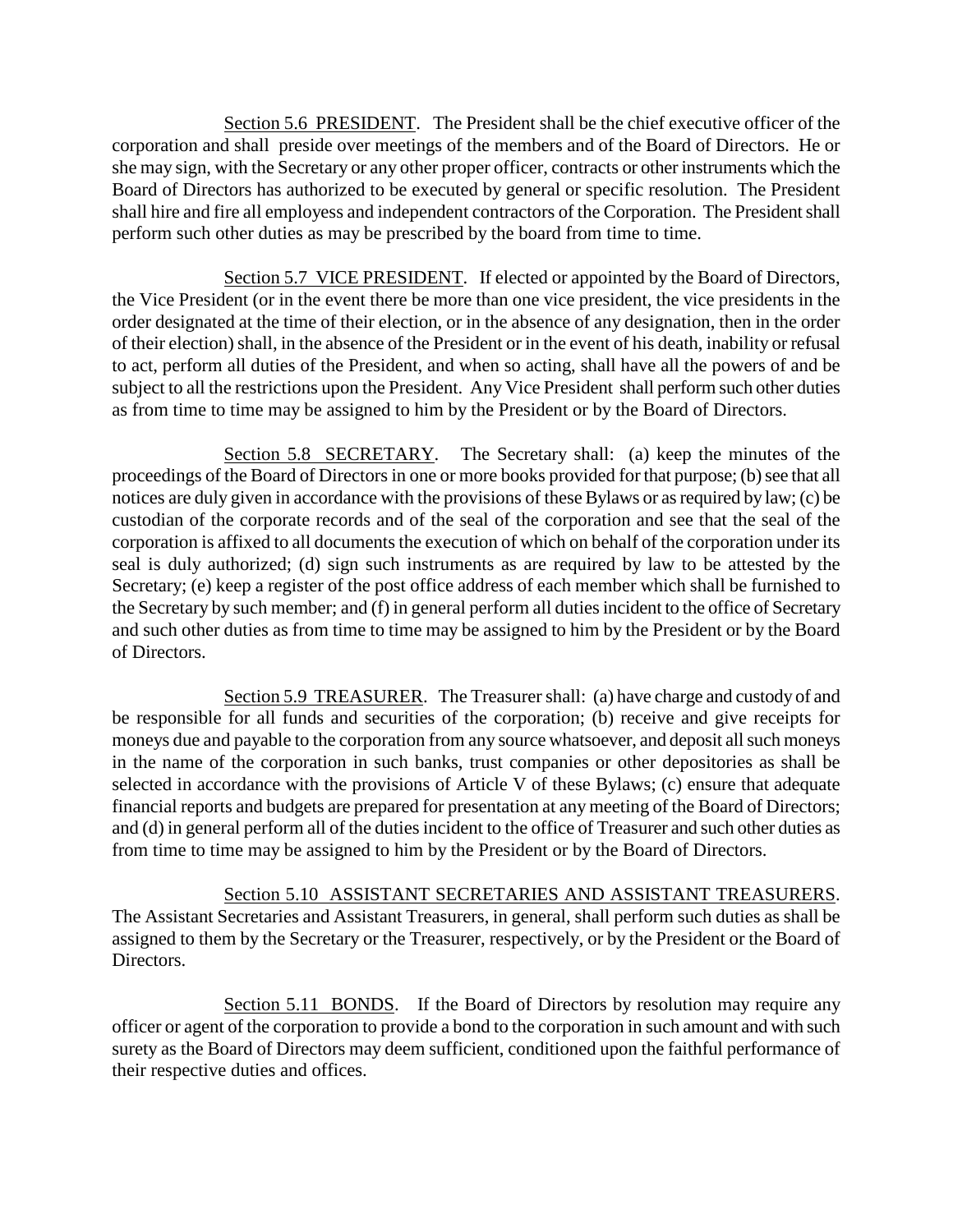Section 5.12 LOANS TO OFFICERS. No loans shall be made by the corporation to any officer or director of the corporation.

## ARTICLE VI

### CONTRACTS, LOANS, CHECKS AND DEPOSITS

Section 6.1 CONTRACTS. The Board of Directors may authorize any officer or officers, agent or agents, to enter into any contract or execute and deliver any instrument in the name of and on behalf of the corporation, and such authority may be general or confined to specific instances.

Section 6.2 LOANS. No loans shall be contracted on behalf of the corporation and no evidences of indebtedness shall be issued in its name unless authorized by a resolution of the Board of Directors. Such authority may be general or confined to specific instances.

Section 6.3 CHECKS, DRAFTS, ETC. All checks, drafts or other orders for the payment of money, notes or other evidences of indebtedness issued in the name of the corporation shall be signed by such officer or officers, agent or agents of the corporation and in such manner as shall from time to time be determined by resolution of the Board of Directors.

Section 6.4 DEPOSITS. All funds of the corporation not otherwise employed shall be deposited from time to time to the credit of the corporation in such banks, trust companies or other depositories as the Board of Directors may select.

Section 6.5 GIFTS. The Board of Directors may accept on behalf of the corporation any contribution, gift, bequest or devise for the general purposes of or for any special purposes of the corporation.

## ARTICLE VII

### BOOKS AND RECORDS

The corporation shall keep correct and complete books and records of accounting and shall also keep those records required by Colorado law.

### ARTICLE VIII

### FISCAL YEAR

The fiscal year of the corporation shall end on the last day of December in each calendar year.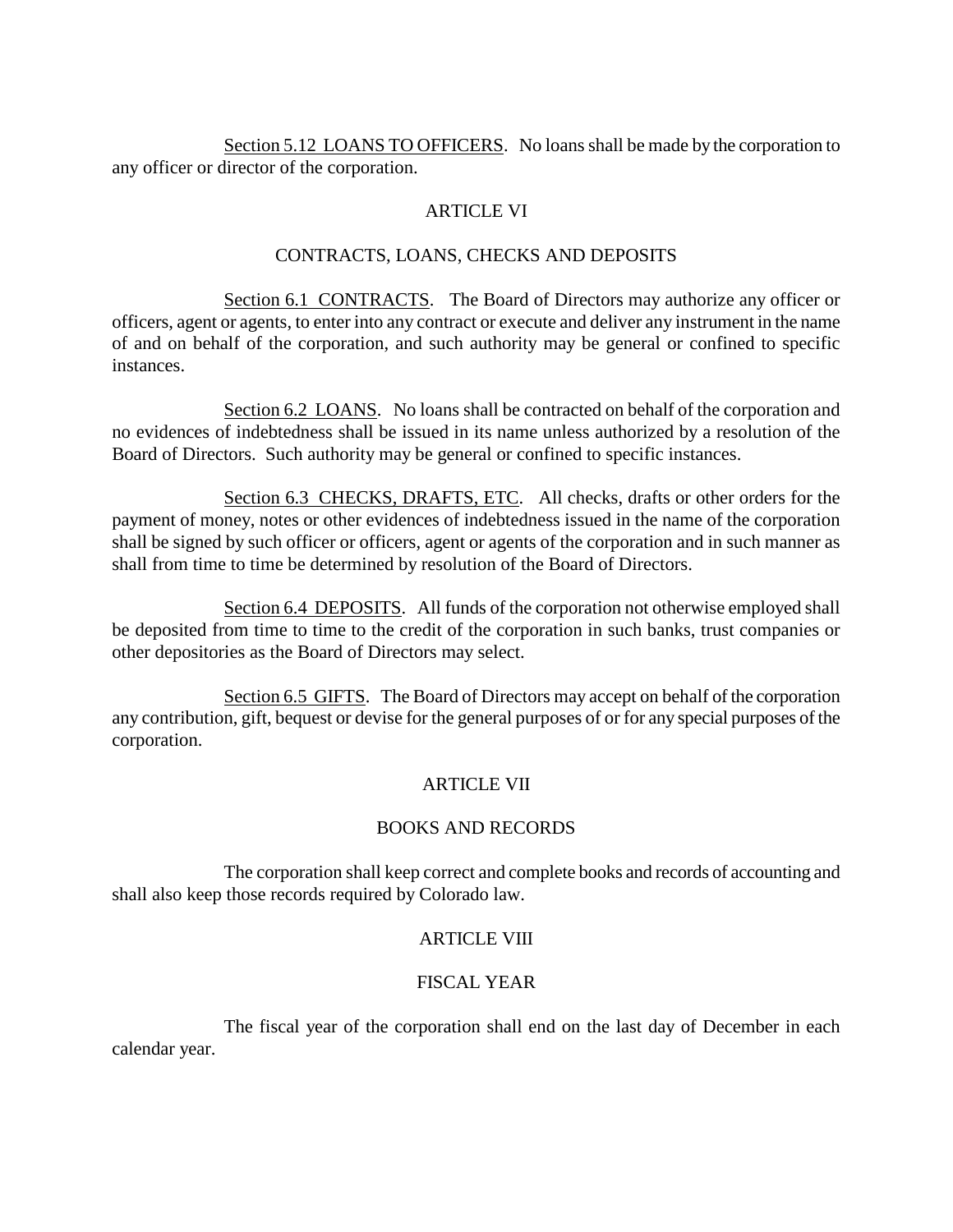### ARTICLE IX

#### WAIVER OF NOTICE

Whenever any notice is required to be given under the provisions of these Bylaws or under the provisions of the Articles of Incorporation or under the provisions of the Colorado Revised Nonprofit Corporation Act, or otherwise, a waiver thereof in writing, signed by the person or persons entitled to such notice, whether before or after the event or other circumstance requiring such notice, shall be deemed equivalent to the giving of such notice.

### ARTICLE X

#### AMENDMENTS

These Bylaws may be altered, amended or repealed and new Bylaws may be adopted by a majority of the directors present at any meeting of the Board of Directors at which a quorum is present.

### ARTICLE XI

### INDEMNIFICATION

Section 11.1 DEFINITIONS. The following definitions shall apply to the terms as used in this Article:

(a) "Corporation" includes this corporation and any domestic or foreign predecessor entity of the corporation in a merger, consolidation, or other transaction in which the predecessor's existence ceased upon consummation of the transaction.

(b) "Director" means an individual who is or was a director of the corporation and an individual who, while a director of the corporation, is or was serving at the corporation's request as a director, officer, partner, trustee, employee, or agent of any other foreign or domestic corporation or of any partnership, joint venture, trust, other enterprise, or employee benefit plan. A director shall be considered to be serving an employee benefit plan at the corporation's request if his or her duties to the corporation also impose duties on or otherwise involve services by him or her to the plan or to participants in or beneficiaries of the plan. "Director" includes, unless the context otherwise requires, the estate or personal representative of a director.

(c) "Expenses" includes attorney fees.

(d) "Liability" means the obligation to pay a judgment, settlement, penalty, fine (including an excise tax assessed with respect to an employee benefit plan), or reasonable expense incurred with respect to a proceeding.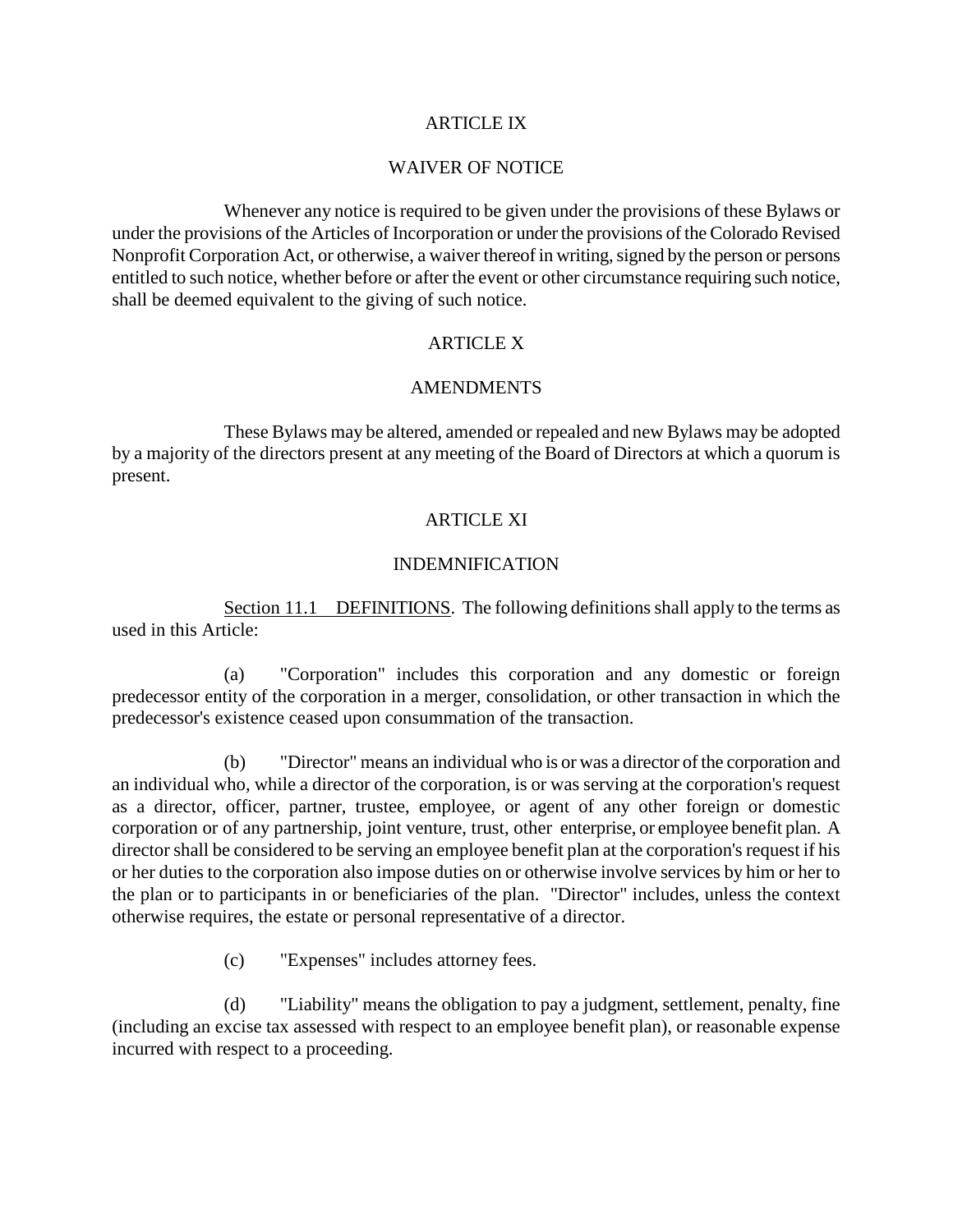(e) "Official capacity," when used with respect to a director, means the office of director in the corporation, and, when used with respect to a person other than a director, means the office in the corporation held by the officer or the employment or agency relationship undertaken by the employee or agent on behalf of the corporation. "Official capacity" does not include service for any other foreign or domestic corporation or for any partnership, joint venture, trust, other enterprise, or employee benefit plan.

(f) "Party" includes an individual who was, is, or is threatened to be made a named defendant or respondent in a proceeding.

(g) "Proceeding" means any threatened, pending, or completed action, suit, or proceeding, whether civil, criminal, administrative, or investigative and whether formal or informal.

### Section 11.2 INDEMNIFICATION FOR LIABILITY.

(a) Except as provided in paragraph (d) of this Section 11.2, the corporation shall indemnify against liability incurred in any proceeding any individual made a party to the proceeding because he or she is or was a director or officer if:

- (I) He or she conducted himself or herself in good faith;
- (II) He or she reasonably believed:

 (A) In the case of conduct in his or her official capacity with the corporation, that his or her conduct was in the corporation's best interests; or

 (B) In all other cases, that his or her conduct was at least not opposed to the corporation's best interests; and

(III) In the case of any criminal proceeding, he or she had no reasonable cause to believe his or her conduct was unlawful.

(b) A director's or officer's conduct with respect to an employee benefit plan for a purpose he or she reasonably believed to be in the interests of the participants in or beneficiaries of the plan is conduct that satisfies the requirements of this Section 11.2. A director's or officer's conduct with respect to an employee benefit plan for a purpose that he or she did not reasonably believe to be in the interests of the participants in or beneficiaries of the plan shall be deemed not to satisfy the requirements of this Section 11.2.

(c) The termination of any proceeding by judgment, order, settlement, or conviction, or upon a plea of nolo contendere or its equivalent, is not of itself determinative that the individual did not meet the standard of conduct set forth in paragraph (a) of this Section 11.2.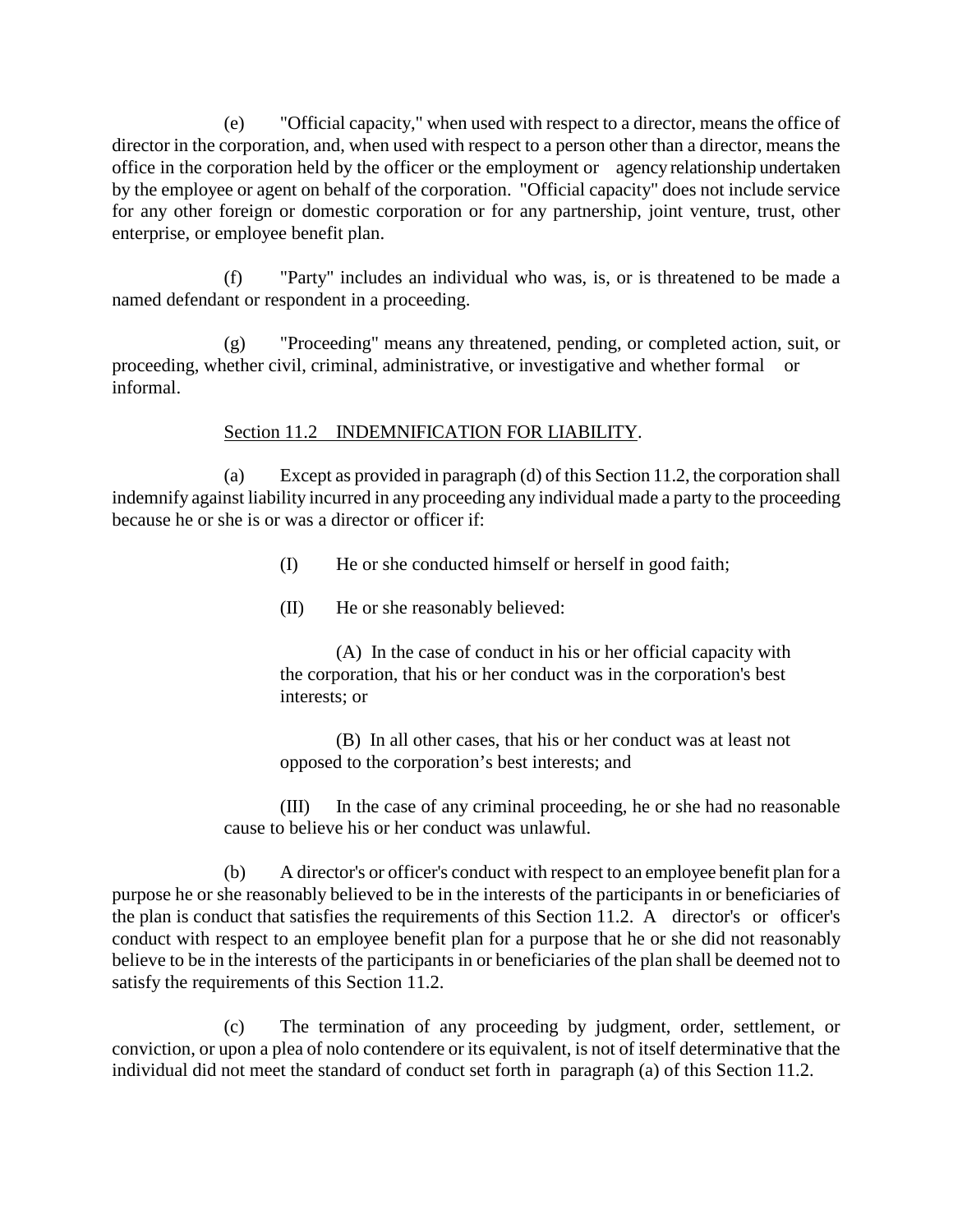(d) The corporation may not indemnify a director or officer under this Section 11.2 either:

> (I) In connection with a proceeding by or in the right of the corporation in which the director or officer was adjudged liable to the corporation; or

> (II) In connection with any proceeding charging improper personal benefit to the director or officer, whether or not involving action in his or her official capacity, in which he or she was adjudged liable on the basis that personal benefit was improperly received by him or her.

(e) Indemnification permitted under this Section 11.2 in connection with a proceeding by or in the right of the corporation is limited to reasonable expenses incurred in connection with the proceeding.

### Section 11.3 MANDATORY INDEMNIFICATION.

(a) Except as limited by these Articles of Incorporation, the corporation shall be required to indemnify a director or officer of the corporation who was wholly successful, on the merits or otherwise, in defense of any proceeding to which he or she was a party against reasonable expenses incurred by him or her in connection with the proceeding.

(b) Except as otherwise limited by these Articles of Incorporation, a director or officer who is or was a party to a proceeding may apply for indemnification to the court conducting the proceeding or to another court of competent jurisdiction. On receipt of an application, the court, after giving any notice the court considers necessary, may order indemnification in the following manner:

> (I) If it determines the director or officer is entitled to mandatory indemnification, the court shall order indemnification under paragraph (a) of this Section 11.3, in which case the court shall also order the corporation to pay the director's or officer's reasonable expenses incurred to obtain court ordered indemnification.

> (II) If it determines that the director or officer is fairly and reasonably entitled to indemnification in view of all the relevant circumstances, whether or not he or she met the standard of conduct set forth in paragraph (a) of Section 11.2 of this Article or was adjudged liable in the circumstances described in paragraph (d) of Section 11.2 of this Article, the court may order such indemnification as the court deems proper; except that the indemnification with respect to any proceeding in which liability shall have been adjudged in the circumstances described in paragraph (d) of Section 11.2 of this Article is limited to reasonable expenses incurred.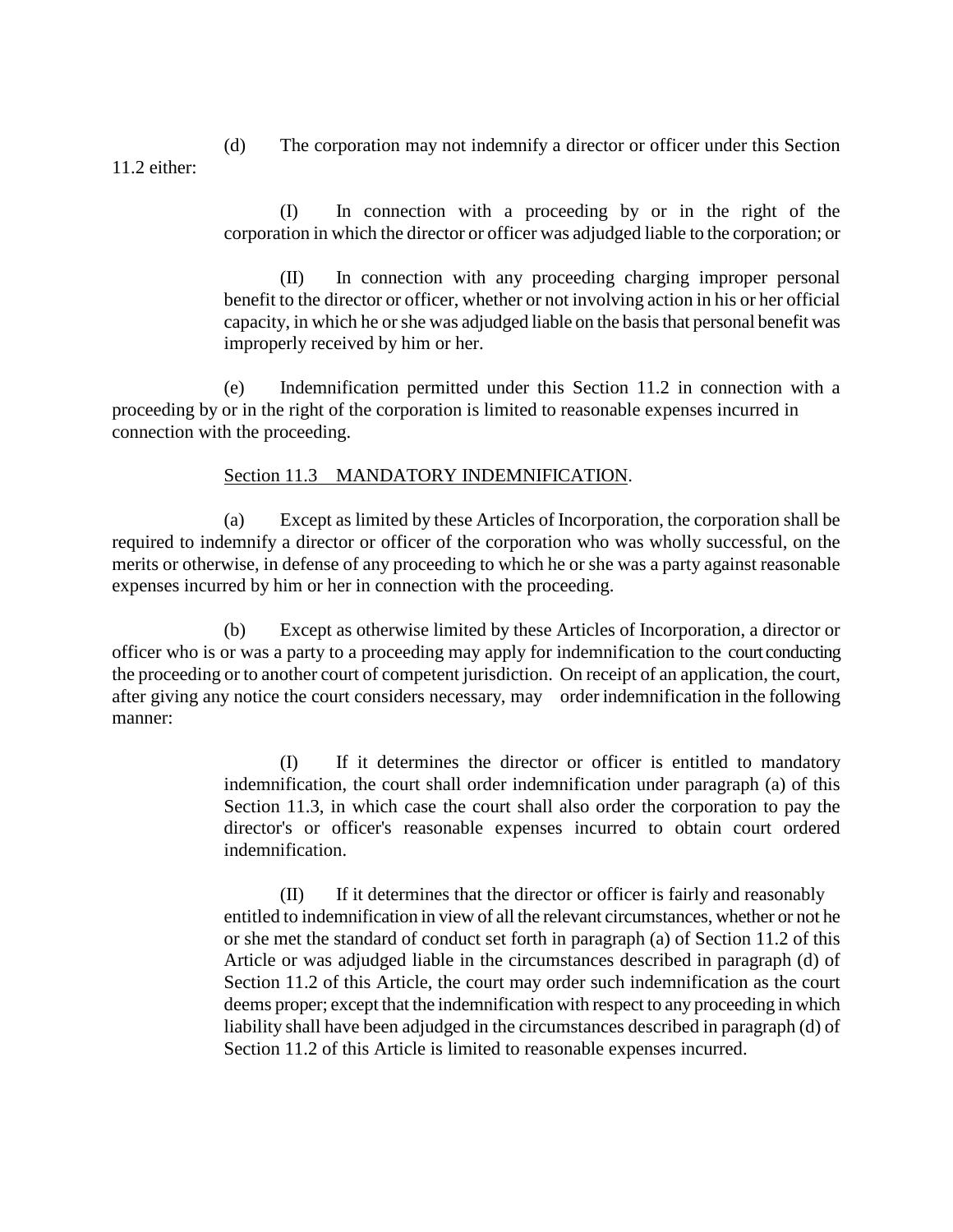### Section 11.4 LIMITATION ON INDEMNIFICATION.

(a) The corporation may not indemnify a director or officer under Section 11.2 of this Article unless authorized in the specific case after a determination has been made that indemnification of the director or officer is permissible in the circumstances because he or she has met the standard of conduct set forth in paragraph (a) of Section 11.2 of this Article.

(b) The determination required to be made by paragraph (a) of this Section 11.4 shall be made:

> (I) By the board of directors by a majority vote of a quorum, which quorum shall consist of directors not parties to the proceeding; or

(II) If a quorum cannot be obtained, by a majority vote of a committee of the board designated by the board, which committee shall consist of two or more directors not parties to the proceeding; except that directors who are parties to the proceeding may participate in the designation of directors for the committee.

(c) If the quorum cannot be obtained or the committee cannot be established under paragraph (b) of this Section 11.4, or even if a quorum is obtained or a committee designated if such quorum or committee so directs, the determination required to be made by paragraph (a) of this Section 11.4 shall be made:

> (I) By independent legal counsel selected by a vote of the board of directors or the committee in the manner specified in subparagraph (I) or (II) of paragraph (b) of this Section 11.4 or, if a quorum of the full board cannot be obtained and a committee cannot be established, by independent legal counsel selected by a majority vote of the full board; or

(II) By the shareholders.

(d) Authorization of indemnification and evaluation as to reasonableness of expenses shall be made in the same manner as the determination that indemnification is permissible; except that, if the determination that indemnification is permissible is made by independent legal counsel, authorization of indemnification and evaluation as to reasonableness of expenses shall be made by the body that selected said counsel.

## Section 11.5 ADVANCE PAYMENT OF EXPENSES.

(a) The corporation shall pay for or reimburse the reasonable expenses incurred by a director, officer, employee or agent who is a party to a proceeding in advance of the final disposition of the proceeding if: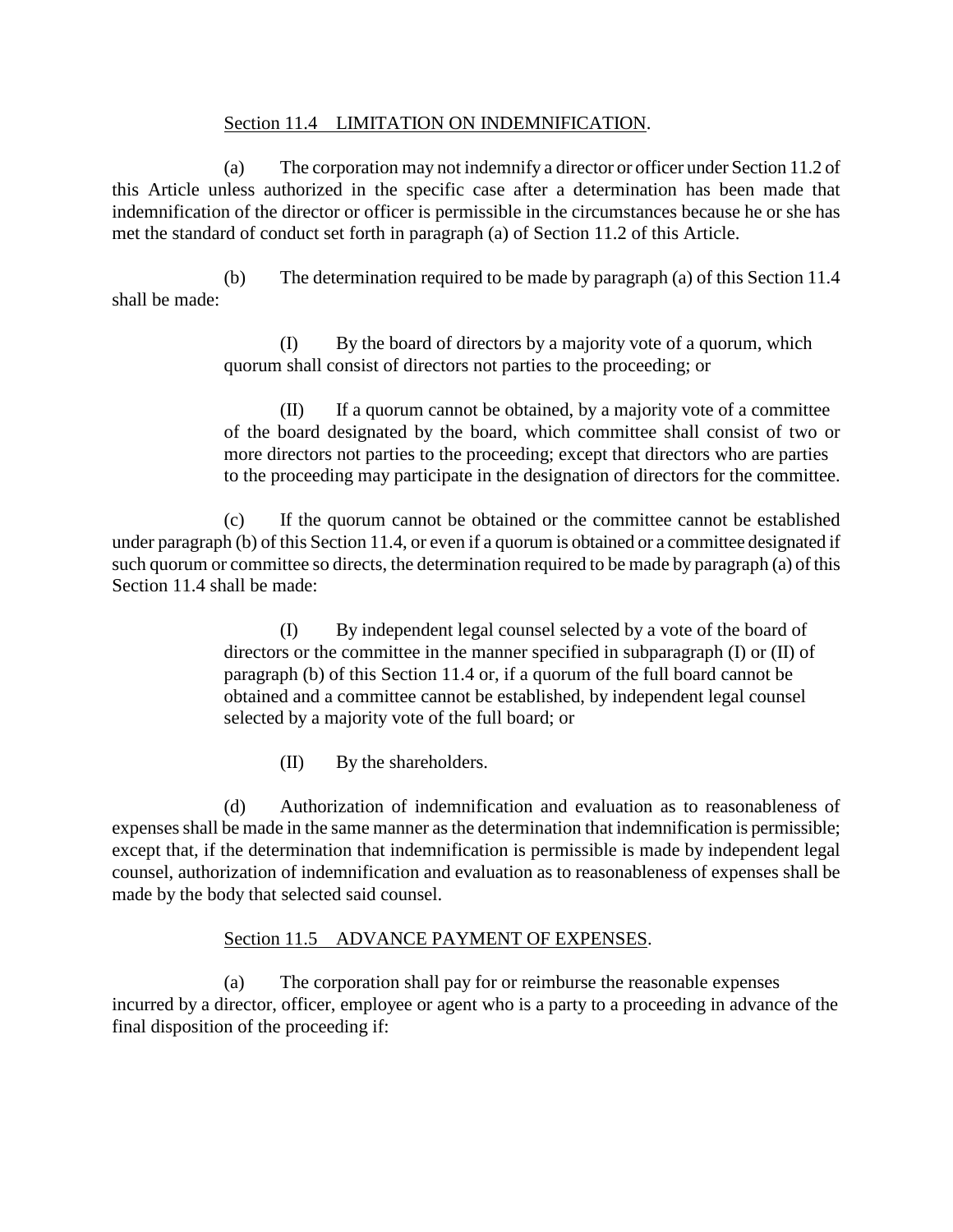(I) The director, officer, employee or agent furnishes the corporation a written affirmation of his or her good faith belief that he or she has met the standard of conduct described in subparagraph (I) of paragraph (a) of Section 11.2 of this Article;

(II) The director, officer, employee or agent furnishes the corporation a written undertaking, executed personally or on his or her behalf, to repay the advance if it is determined that he or she did not meet such standard of conduct; and

(III) A determination is made that the facts then known to those making the determination would not preclude indemnification under this Section 11.5.

(b) The undertaking required by subparagraph (II) of paragraph (a) of this Section 11.5 shall be an unlimited general obligation of the director, officer, employee or agent, but need not be secured and may be accepted without reference to financial ability to make repayment.

(c) Determinations and authorizations of payments under this Section shall be made in the manner specified under Section 11.4 hereof.

Section 11.6 REIMBURSEMENT OF WITNESS EXPENSES. The corporation shall pay or reimburse expenses incurred by a director in connection with his or her appearance as a witness in a proceeding at a time when he or she has not been made a named defendant or respondent in the proceeding.

Section 11.7 INSURANCE FOR INDEMNIFICATION. The corporation may purchase and maintain insurance on behalf of a person who is or was a director, officer, employee, fiduciary, or agent of the corporation or who, while a director, officer, employee, fiduciary, or agent of the corporation, is or was serving at the request of the corporation as a director, officer, partner, trustee, employee, fiduciary, or agent of any other foreign or domestic corporation or of any partnership, joint venture, trust, other enterprise, or employee benefit plan against any liability asserted against or incurred by him or her in any such capacity or arising out of his or her status as such, whether or not the corporation would have the power to indemnify him or her against such liability under the provisions of this Article. Any such insurance may be procured from any insurance company designated by the Board of Directors of the corporation, whether such insurance company is formed under the laws of Colorado or any other jurisdiction of the United States of America, including any insurance company in which the corporation has equity or any other interest, through stock or otherwise.

Section 11.8 NOTICE OF INDEMNIFICATION. Any indemnification of or advance of expenses to a director in accordance with this Article, if arising out of a proceeding by or on behalf of the corporation, shall be reported in writing to the shareholders with or before the notice of the next shareholders' meeting.